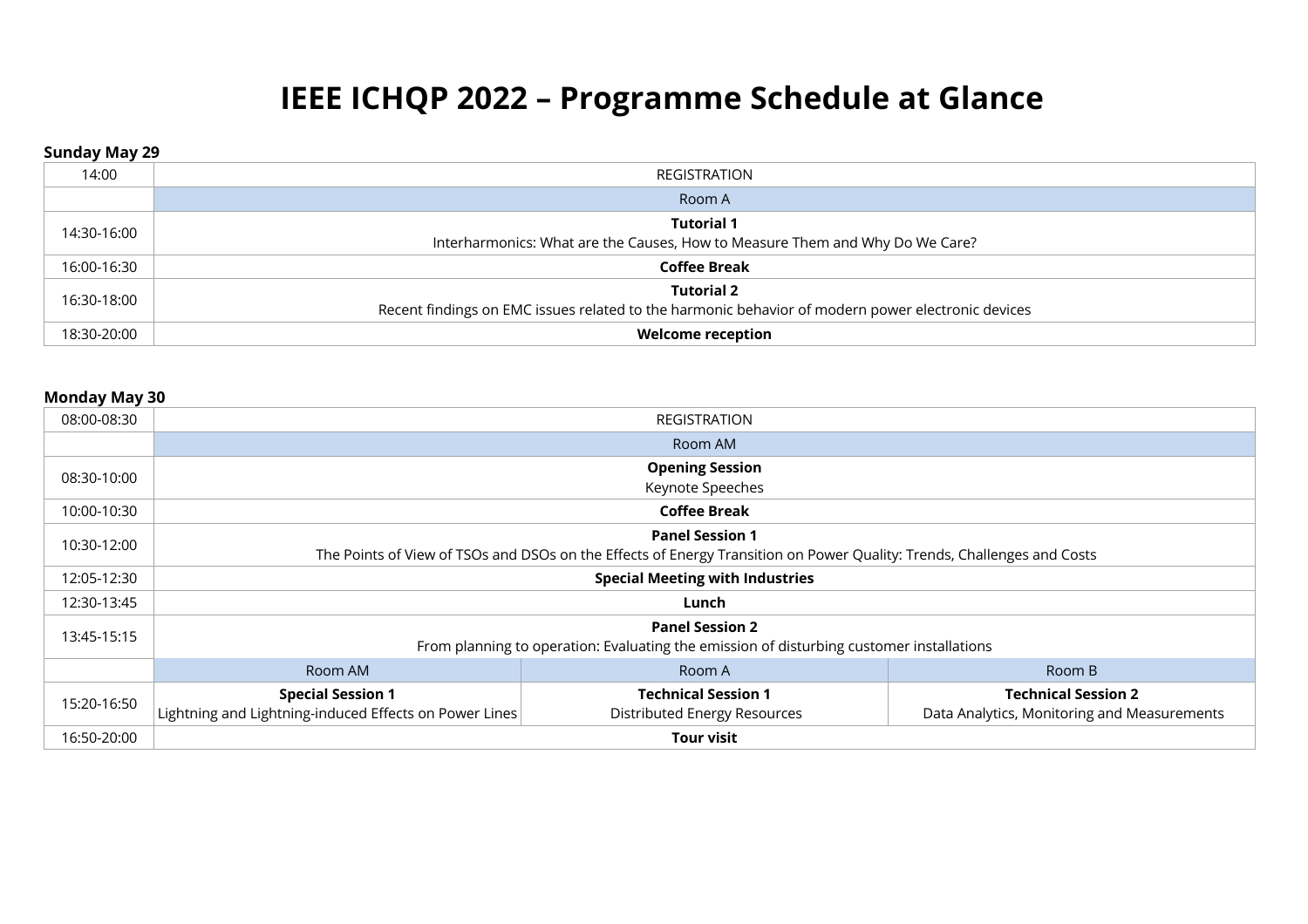|             | Room AM                                                                                                                                                                              | Room A                                                                                     | Room B                                                        | Room V                                           |
|-------------|--------------------------------------------------------------------------------------------------------------------------------------------------------------------------------------|--------------------------------------------------------------------------------------------|---------------------------------------------------------------|--------------------------------------------------|
| 08:30-10:00 | <b>Technical Session 3</b><br>Disturbance identification and mitigation<br>techniques                                                                                                | <b>Technical Session 4</b><br>Distortion from 2 to 150 kHz                                 | <b>Technical Session 5</b><br>Renewable Energy Sources 1      |                                                  |
| 10:00-10:30 |                                                                                                                                                                                      | <b>Coffee Break</b>                                                                        |                                                               |                                                  |
| 10:30-12:00 | <b>Special Session 2</b><br>Standardization of Measurements for<br>Low-voltage DC Electricity Grids                                                                                  | <b>Special Session 3</b><br>Forecasting and Analytics for Power<br><b>Quality Problems</b> | <b>Technical Session 6</b><br>Electric Vehicles and Storage   |                                                  |
| 12:05-12:30 | <b>Special Meeting with Industries</b>                                                                                                                                               |                                                                                            |                                                               | $\overline{\phantom{a}}$                         |
| 12:30-14:00 |                                                                                                                                                                                      | Lunch                                                                                      |                                                               |                                                  |
| 14:00-15:30 | <b>Special Session 4</b><br>The IT4PQ project: Towards normative<br>measurement procedures and tests for<br>characterising Instrument Transformers<br>for Power Quality measurements | <b>Technical Session 7</b><br>Transmission System and High Voltage<br>Applications         | <b>Technical Session 8</b><br>Voltage Dips and Interruptions  |                                                  |
| 15:30-16:00 | <b>Coffee Break</b>                                                                                                                                                                  |                                                                                            |                                                               |                                                  |
| 16:00-17:30 | <b>Special Session 5</b><br>Power Quality Data Analytics:<br>A New World of Applications                                                                                             | <b>Technical Session 9</b><br><b>Smart Grids and Microgrids</b>                            | <b>Technical Session 10</b><br>Harmonic Estimation Techniques | <b>Technical Session 11</b><br>Virtual Session 1 |
| 20:00-23:00 |                                                                                                                                                                                      | <b>Conference Dinner</b>                                                                   |                                                               |                                                  |

## **Wednesday June 1**

|             | Room AM                                                                          | Room A                                                                | Room B                                                | Room V                                           |
|-------------|----------------------------------------------------------------------------------|-----------------------------------------------------------------------|-------------------------------------------------------|--------------------------------------------------|
| 09:00-10:30 | <b>Special Session 6</b><br>Power Quality Issues in Railway Traction  <br>System | <b>Technical Session 12</b><br>Renewable Energy Sources 2             |                                                       | <b>Technical Session 13</b><br>Virtual Session 2 |
| 10:30-11:00 | <b>Coffee Break</b>                                                              |                                                                       |                                                       |                                                  |
| 11:05-11:30 | <b>Special Meeting with Industries</b>                                           | $\overline{\phantom{0}}$                                              |                                                       |                                                  |
| 11:30-13:00 | <b>Technical Session 14 Distortions from</b><br>Customers' and Suppliers' Side   | <b>Technical Session 15</b><br>Light Flicker and Voltage Fluctuations | <b>Technical Session 16</b><br>Power Quality Analysis |                                                  |
|             | Room AM                                                                          |                                                                       |                                                       |                                                  |
| 13:00-13:30 | <b>Closing Ceremony</b>                                                          |                                                                       |                                                       |                                                  |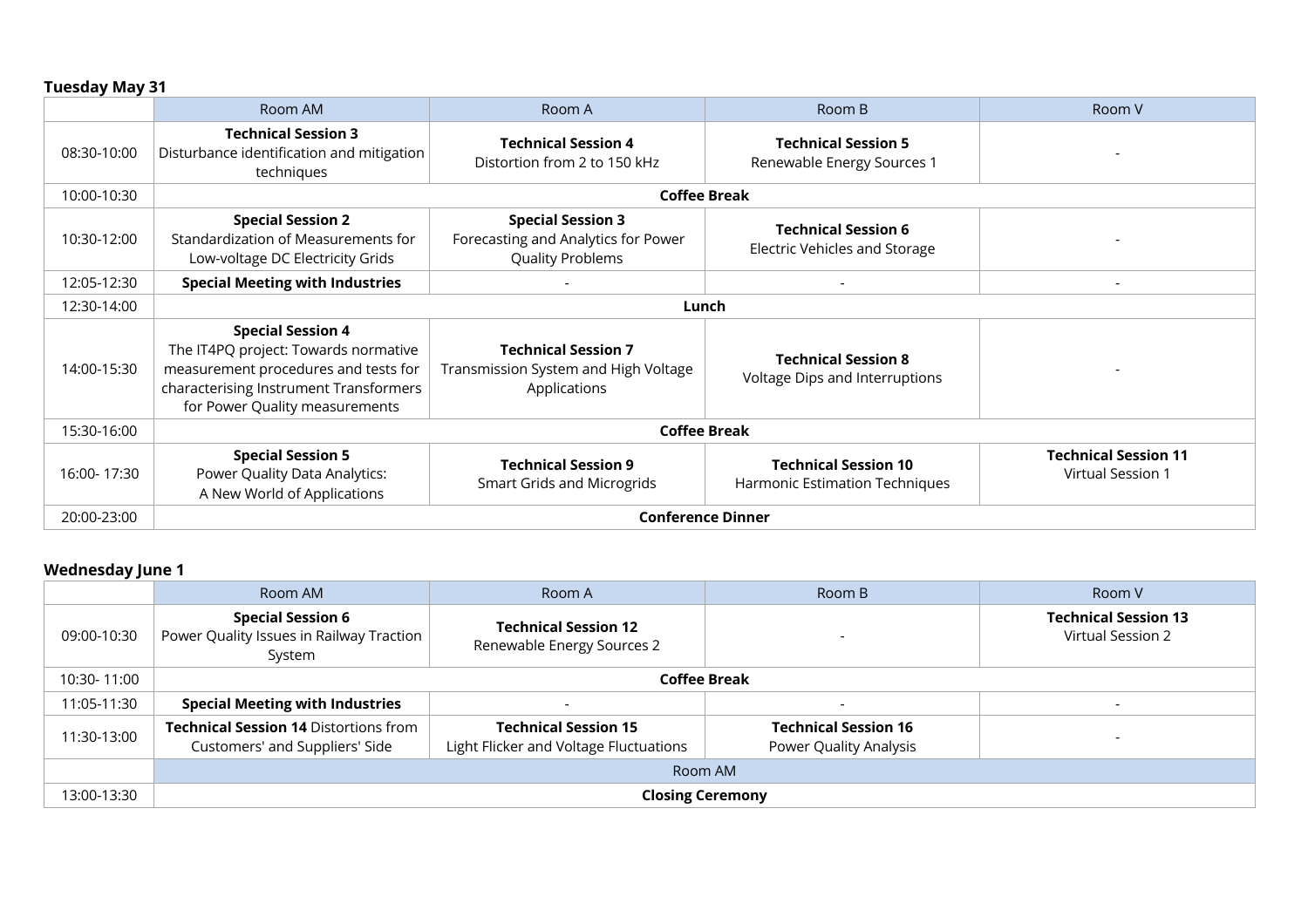# **IEEE ICHQP 2022 –Programme Schedule**

## **Sunday May 29**

| Room                 | Tutorial 1: Interharmonics: What are the Causes, How to Measure Them and Why Do We Care?                                                                      |
|----------------------|---------------------------------------------------------------------------------------------------------------------------------------------------------------|
|                      | A   14:30-16:00                                                                                                                                               |
| <b>Speakers</b>      | Jiri Drapela (Vysokéučení Technickévbrně, CZ), Leos Kukacka (Technická Univerzita v Liberci, CZ), Roberto Langella (Università della Campania Vanvitelli, IT) |
| Room                 | Tutorial 2: Recent findings on EMC issues related to the harmonic behavior of modern power electronic devices.                                                |
|                      | A   16:30-18:00                                                                                                                                               |
| <b>Speakers</b>      | Sasa Djokic (University of Edinburgh, UK), Jan Meyer (Technische Universität Dresden, DE)                                                                     |
| <b>Monday May 30</b> |                                                                                                                                                               |
|                      | <b>Opening Session</b>                                                                                                                                        |
| Room                 | AM   08:30-09:00                                                                                                                                              |
|                      | Keynote speech 1: Power Quality and Harmonics - Some Research Topics for the Next 20 Year                                                                     |
| Room                 | AM   09:00-09:30                                                                                                                                              |
| <b>Speaker</b>       | Alex McEachern (McEachern Laboratories Inc., US)                                                                                                              |
|                      | Keynote speech 2: The need for a holistic view: Future perspectives of Power Quality research                                                                 |
| Room                 | AM   09:30-10:00                                                                                                                                              |
| <b>Speakers</b>      | <b>Jan Meyer</b> (Technische Universität Dresden, DE)                                                                                                         |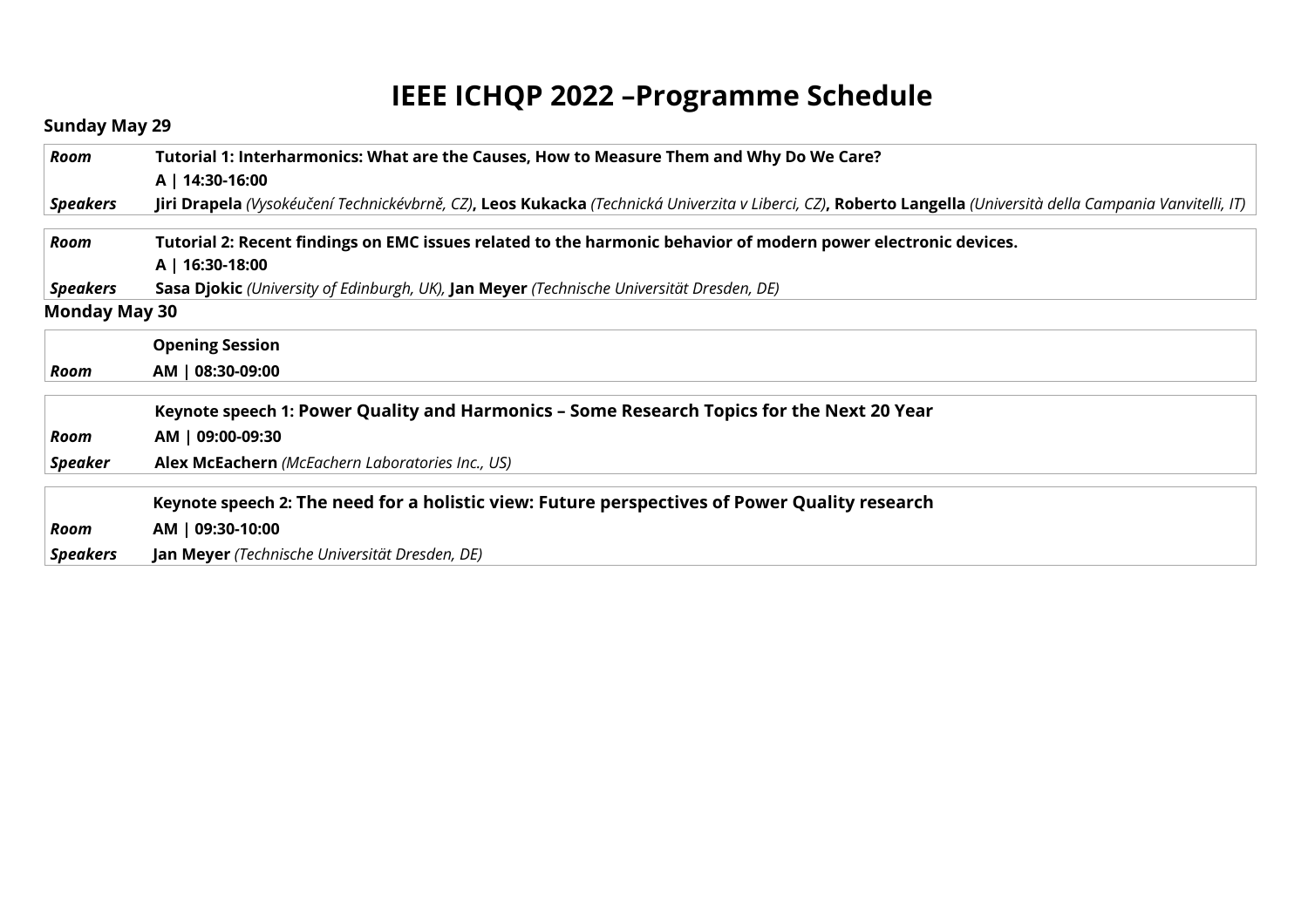# **Monday May 30**

|              | Panel Session 1: The Points of View of TSOs and DSOs on the Effects of Energy Transition on Power Quality: Trends, Challenges and Costs   |
|--------------|-------------------------------------------------------------------------------------------------------------------------------------------|
| Room         | AM   10:30-12:00   Co-organized with Italian PES Chapter PE31                                                                             |
| Chair        | Alfredo Testa (Università degli Studi della Campania "Luigi Vanvitelli", IT), Luca Lo Schiavo (ARERA, IT)                                 |
|              | Francesco Marzullo (Terna, IT)                                                                                                            |
|              | Power quality challenges in the transition to a decarbonized electricity system                                                           |
|              | Juan Ortiz Noval (E-Distribuzione, IT)                                                                                                    |
|              | The role of the DSO in supporting the improvement of Power Quality through the monitoring, measurement and analysis of energy parameters  |
|              | Xavier Xianjun Yang (EDF, FR)                                                                                                             |
|              | Impact on grid disturbance assessment methods and integration in international standardization                                            |
|              | Julien Vanvilthoven (ELIA, BE)                                                                                                            |
|              | The point of view of ELIA                                                                                                                 |
|              | Jacco Smit (Tennet, NL)                                                                                                                   |
|              | The point of view of Tennet                                                                                                               |
|              | <b>Gaurav Singh (EPRI, US)</b>                                                                                                            |
|              | The role of PQ in the energy transition: A US Perspective                                                                                 |
|              | <b>Special Meeting with Industries</b>                                                                                                    |
| Room         | AM   12:05-12:30                                                                                                                          |
| Chair        | Roberto Langella (Università degli Studi della Campania "Luigi Vanvitelli", IT)                                                           |
|              |                                                                                                                                           |
|              | Panel Session 2: From planning to operation: Evaluating the emission of disturbing customer installations                                 |
| Room         | AM   13:45-15:15                                                                                                                          |
| <b>Chair</b> | Jan Meyer (Technische Universität Dresden, DE)                                                                                            |
|              | Mark Halpin (Auburn University, US)                                                                                                       |
|              | Revisions to IEC EMC Standards in the 61000-3-X Series to determine emission limits for customer installations                            |
|              | Igor Papič (University of Ljubljana, SE)<br>Methods for continuous assessment of low-order harmonic emissions from customer installations |
|              | Sasa Djokic (The University of Edinburgh, UK)                                                                                             |
|              | Requirements for evaluating customer harmonic                                                                                             |
|              | Jan Meyer (Technische Universitaet Dresden, DE)                                                                                           |
|              | From emission limits to continuous contribution monitoring (Workflow for the assessment of a customer installation)                       |
|              | Thomas Naef (Camille Bauer Metrawatt AG, CH)                                                                                              |
|              | Experiences with practical implementation based on field measurements in Switzerland                                                      |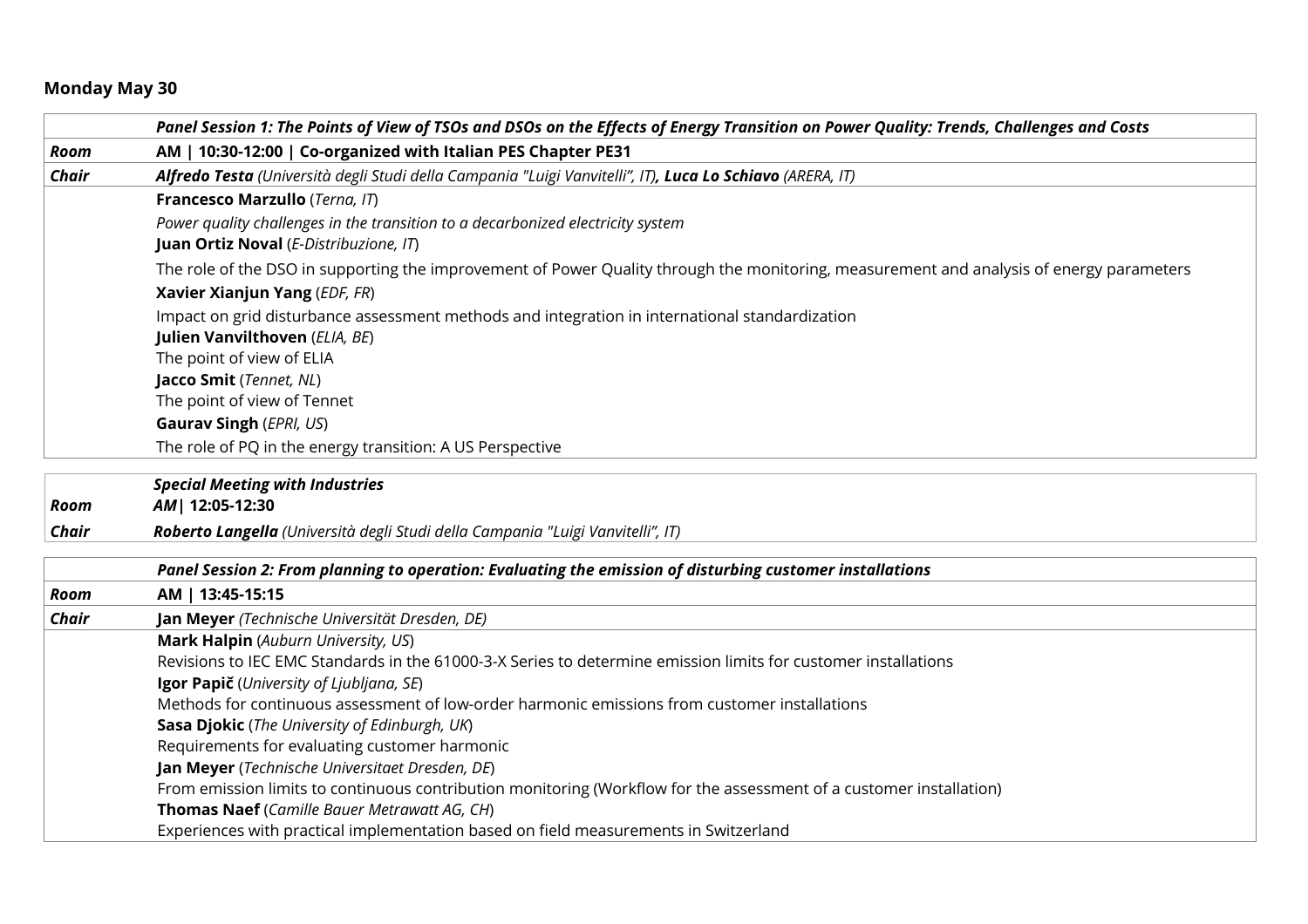#### **Monday May 30**

|              | Special Session 1: Lightning and Lightning-induced Effects on Power Lines                                                                                                         |
|--------------|-----------------------------------------------------------------------------------------------------------------------------------------------------------------------------------|
| Room         | Aula Magna (AM)   15:20-16:50                                                                                                                                                     |
| <b>Chair</b> | Amedeo Andreotti (Università degli Studi di Napoli Federico II, IT) and Fabio Napolitano (ALMA MATER STUDIORUM - Università di Bologna, IT)                                       |
|              | 28 Quantifying the Probability of Partial Discharge in VFD Fed Electric Motors Under Voltage Harmonics Concentration                                                              |
|              | Hassan, Waqar; Hussain, Ghulam Amjad; Mahmood, Farhan; Akmal, Muhammad                                                                                                            |
|              | 66 (V) Lightning-Induced Overvoltage Peaks Considering Soil Parameters Frequency-Dependence: New Approach with Dominant Frequency Associated with<br>Lightning Current Front Time |
|              | Moura, Rodolfo; Mestriner, Daniele; Procopio, Renato; Schroeder, Marco Aurelio; Assis, Fernando; Delfino, Federico                                                                |
|              | 119 Comparison between two calculation tools for the appraisal of lightning induced voltages                                                                                      |
|              | Napolitano, Fabio; Tossani, Fabio; Andreotti, Amedeo; Borghetti, Alberto                                                                                                          |
|              | 127 The Sommerfeld-Goubau Theory for the Transient Response of Towers                                                                                                             |
|              | Stracqualursi, Erika; Araneo, Rodolfo; Brandao Faria, Jose Antonio Marinho; Burghignoli, Paolo; Andreotti, Amedeo                                                                 |
|              | 83 Propagation and Attenuation of Surge Voltages and its consequence for the insulation coordination in Low-Voltage AC Circuits                                                   |
|              | Heremans, Florian; Vliegen, Kristof; Van Reusel, Koen                                                                                                                             |
|              | 30 (V) Modeling High-voltage Transmission Line Operation under Double Earth Faults for Calculating Voltage Induced on Pipeline                                                    |
|              | Bulatov, Yuri; Kryukov, Andrey; Suslov, Konstantin                                                                                                                                |
|              |                                                                                                                                                                                   |
|              | <b>Technical Session 1: Distributed Energy Resources</b>                                                                                                                          |
| Room         | A   15:20-16:50                                                                                                                                                                   |
| Chair        | Yahia Baghzouz (University of Nevada, US)                                                                                                                                         |
|              | 24 (V) Operation of a Distributed Generation Plant in a Power Supply System with Non-linear and Asymmetric Load                                                                   |
|              | Bulatov, Yuri; Kryukov, Andrey V.; Suslov, Konstantin                                                                                                                             |
|              | 56 Customer bill management using thermal and virtual electricity storage                                                                                                         |
|              | Shaon, M.A.R.; Baghzouz, Yahia                                                                                                                                                    |
|              | 98 Analysis of power quality concerning COVID-19-related anomalies and integration of distributed energy resources                                                                |
|              | Antić, Tomislav; Capuder, Tomislav                                                                                                                                                |

**16** Deep Learning Method With Manual Post-Processing for Identification of Spectral Patterns of Waveform Distortion in PV Installations *Oliveira, Roger; Ravindran, Vineetha ; Ronnberg, Sarah; Bollen, Math*

**69** The use of harmonic phasors and complex impedances in renewable power plant assessment *Beukes, Johan; Wattel, Jacques*

**91 (V)** Improving PV Hosting Capacity by Implementing Energy Storage Systems on Distribution Networks *Jairo Giacomini Jr; Juan Carlos Cebrian; Helmo Paredes*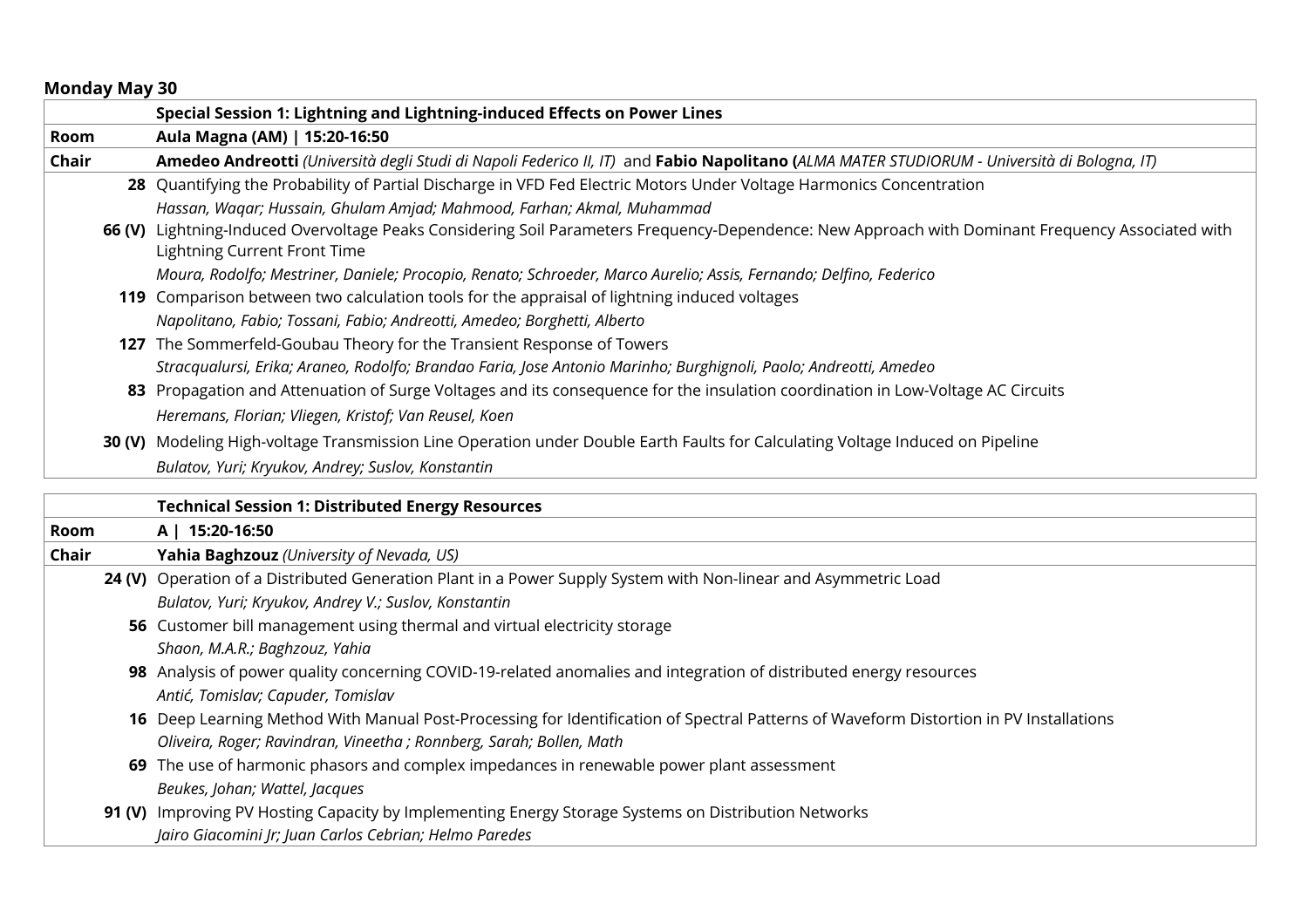## **Monday May 30**

|       | <b>Technical Session 2: Data Analytics, Monitoring and Measurements</b>                                                                                          |
|-------|------------------------------------------------------------------------------------------------------------------------------------------------------------------|
| Room  | B   15:20-16:50                                                                                                                                                  |
| Chair | <b>Wilsun Xu</b> (University of Alberta, CA)                                                                                                                     |
|       | 120 Power Quality Meters Based on Digital Inputs: A Feasibility Study                                                                                            |
|       | Castello, Paolo; Sulis, Sara; Frigo, Guglielmo; Agustoni, Marco                                                                                                  |
|       | 85 Low frequency currents source identification                                                                                                                  |
|       | Schachinger, Philipp; Albert, Dennis; Renner, Herwig                                                                                                             |
|       | 103 Load Disaggregation Through Particle Filtering of Harmonic Features                                                                                          |
|       | Poyatos, Aarón; Isanbaev, Viktor; Blanco, José Luis; Viciana, Eduardo ; Ventura, Jorge; Arrabal-Campos, Francisco; Baños, Raúl; Alcayde, Alfredo A.; Montoya, F. |
|       | 71 (V) Novelty Detection based on Dynamic Time Warping similarity metric applied to Power Quality Signals                                                        |
|       | Pires, Paulo PVL; Travassos, Fabricio; Kapisch, Eder B; Silva, Leandro R. M.; Duque, Carlos; Ribeiro, Paulo                                                      |
|       | 72 (V) Analysis of Signal Processing Techniques for High Impedance Fault Detection in Distribution Systems                                                       |
|       | Lopes, Gabriela N; Lacerda, Vinicius; Vieira, Jose M; Coury, Denis                                                                                               |
|       | 117 Probabilistic Harmonic Estimation in Uncertain Transmission Networks Using Sequential ANNs                                                                   |
|       | Zhao, Yuqi; Milanovic, Jovica                                                                                                                                    |
|       |                                                                                                                                                                  |

|       | <b>Technical Session 3: Disturbance Identification and Mitigation Techniques</b>                                      |
|-------|-----------------------------------------------------------------------------------------------------------------------|
| Room  | AM   08:30-10:00                                                                                                      |
| Chair | Julio Barros Guadalupe (Universidad de Cantabria, ES)                                                                 |
|       | 8 A new harmonic extraction method for estimation of the reference compensation current in shunt active power filters |
|       | Barros, Julio; de Apráiz, Matilde; Diego, Ramón I.                                                                    |
|       | 25 A Voltage Unbalance Mitigation Technique for Low-voltage Applications with Large Single-phase Loads                |
|       | Negri, Simone; Superti-Furga, Gabrio; Tironi, Enrico                                                                  |
|       | 32 Detection and Protection Against Geomagnetically Induced Current via Harmonic Signature Analysis                   |
|       | Xie, Jiahao; Meliopoulos, Sakis; Cokkinides, George                                                                   |
|       | 77 A Study on Estimation of Harmonic Sources and SC Installation Points in Distribution Systems                       |
|       | Kawasaki, Shoji; Shiraishi, Ryuji                                                                                     |
|       | 41 (V) A New Damping Scheme of LLCL Filter for Grid-Tied PV Inverter Output Harmonics Mitigation                      |
|       | Zhong, Fang, Chang, Gary; Nguyen, Kha T.                                                                              |
|       | 115 Entropy measures applied on Time-Frequency domain for detection and identification of Power Quality disturbances  |
|       | Darambazar, Gandorj; Moukadem, Ali; Colicchio, Bruno; Patrice, Wira                                                   |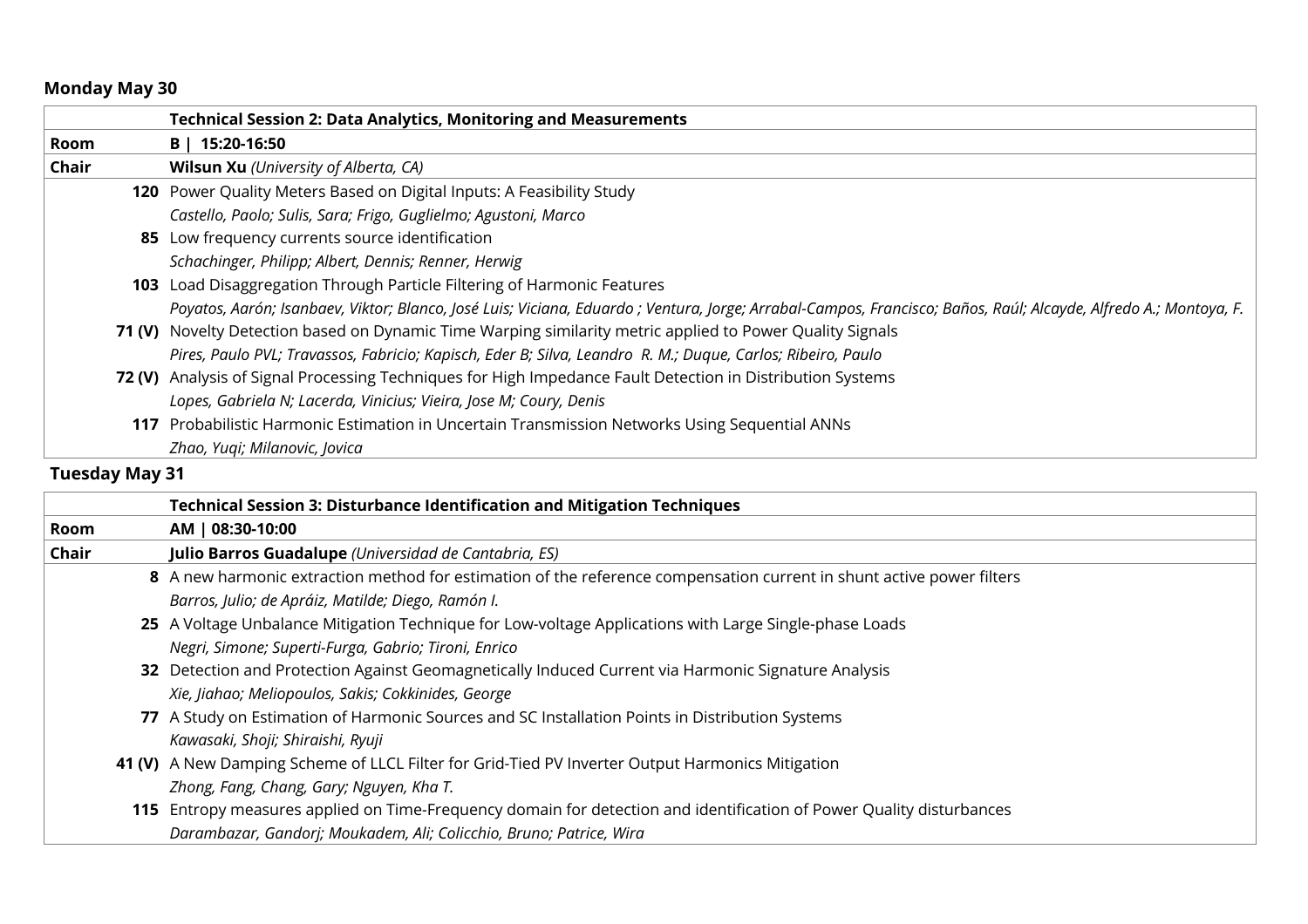|       | <b>Technical Session 4: Distortion from 2 to 150 kHz</b>                                                                             |
|-------|--------------------------------------------------------------------------------------------------------------------------------------|
| Room  | A   08:30-10:00                                                                                                                      |
| Chair | Sarah Rönnberg (Luleå Tekniska Universitet, SE)                                                                                      |
|       | 129 (V) Telephone Interference from Solar PV Switching                                                                               |
|       | Singh, Gaurav; Cooke, Thomas; Johns, Jason; Vega, Luis; Valdez, Ariel; Bull, Gloria                                                  |
|       | 58 Active High Pass Filter for the Measurement of Supraharmonics                                                                     |
|       | Lambrechts, Johannes J; Beukes, Johan                                                                                                |
|       | 37 Supraharmonics within a datacenter-emission and propagation                                                                       |
|       | Sutaria, Jil; Espin-Delgado, Angela; Ronnberg, Sarah                                                                                 |
|       | 22 Measurement and Analysis of the Low Voltage Network Impedance in the Supraharmonic Range                                          |
|       | Erhan, Vlad; Slangen, Tim; Cuk, Vladimir; Cobben, Sjef; van Wijk, Thijs                                                              |
|       | 29 Application of Clustering and Dimensionality Reduction Methods for Finding Patterns on Supraharmonics Data                        |
|       | Espin-Delgado, Angela; Sutaria, Jil; Oliveira, Roger; Ronnberg, Sarah                                                                |
|       | 90 Analysis of supraharmonic emission in a microgrid in islanded and interconnected operation                                        |
|       | Romero-L, Miguel; Quintero-Molina, Vanessa M; Garzón, Camilo; Pavas, Andres; Blanco-Castaneda, Ana M.; Kannan, Shrinath; Meyer, Jan; |

|       | <b>Technical Session 5: Renewable Energy Sources 1</b>                                                       |
|-------|--------------------------------------------------------------------------------------------------------------|
| Room  | B   08:30-10:00                                                                                              |
| Chair | Angela Russo (Politecnico di Torino, IT)                                                                     |
|       | 14 Third Harmonic and its Relation to Solar Elevation Angle in a PV Installation with Solar Tracking Systems |
|       | Oliveira, Roger; Ronnberg, Sarah; Bollen, Math                                                               |
|       | 59 Managing Uncertainties in Wind Farm Harmonic Studies Using Unscented Transform                            |
|       | Lennerhag, Oscar; Bollen, Math                                                                               |
|       | 65 Long-Term Harmonic Analysis of Grid-Connected Photovoltaic Systems                                        |
|       | Šćekić, Lazar, Mujović, Saša                                                                                 |
|       | 128 Power Symmetrical Components as Grid Usage Indicator for Unbalanced Prosumers                            |
|       | Klusacek, Jan; Drapela, Jiri; Langella, Roberto                                                              |
|       | 132 A Study on Cross-Harmonic Generation by Large Three-phase Inverters in Solar Farm Environments           |
|       | Liyanage, Samadhi; Perera, Sarath; Robinson, Duane                                                           |
|       | 68 Influence of System Parameters on Harmonic Distortion Contributions of Renewable Power Plants             |
|       | Plessis, Francois D; Beukes, Johan                                                                           |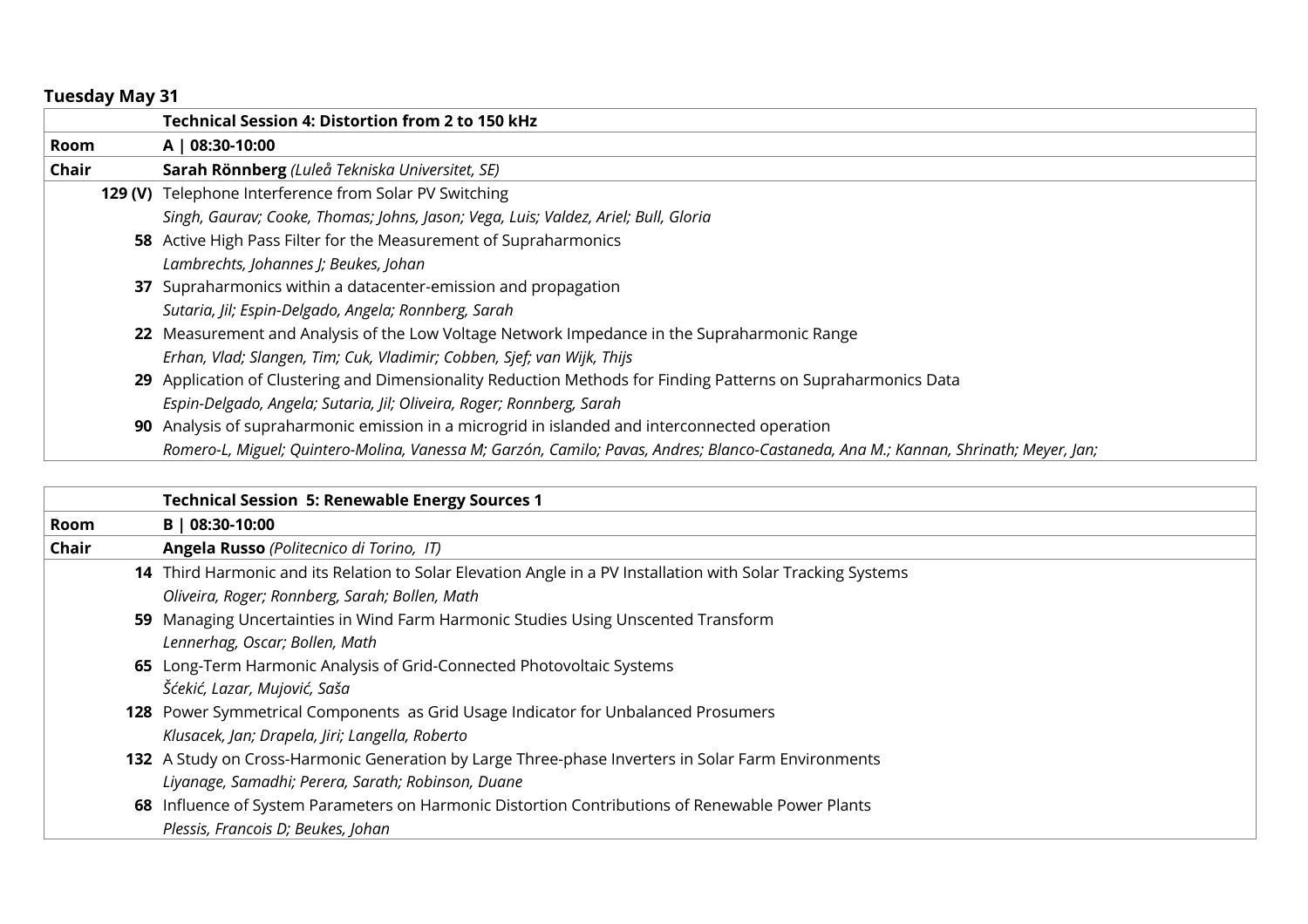|             | Special Session 2: Standardization of Measurements for Low-Voltage DC Electricity Grids                                                |
|-------------|----------------------------------------------------------------------------------------------------------------------------------------|
| Room        | AM   10:30-12:00                                                                                                                       |
| Chair       | Helko van den Brom (VSL Dutch Metrology Insitute, NL) and Daniele Gallo (Università degli Studi della Campania "Luigi Vanvitelli", IT) |
|             | 23 Measurement Setup for a DC Power Reference for Electricity Meter Calibration                                                        |
|             | Frigo, Guglielmo; Braun, Jonathan                                                                                                      |
|             | 27 Noise in DC Systems and the Potential Influence on Arc Detection                                                                    |
|             | Wang, Da; Tichelen, Paul                                                                                                               |
|             | 39 Testing of DC Electricity Meters with Broadband Conducted Electromagnetic Disturbances                                              |
|             | Van den Brom, Helko E.; Marais, Zander; van Leeuwen, Ronald                                                                            |
|             | 55 Detection of Dips, Swells and Interruptions in DC Power Network                                                                     |
|             | Cipolletta, Giuliano; Delle Femine, Antonio; Gallo, Daniele; Seferi, Yljon; Fan, Fulin; Stewart, Brian                                 |
|             | 99 On-site PQ measurements in a real DC micro-grid                                                                                     |
|             | Melero, Julio; Bruna, Jorge; Leiva, Javier                                                                                             |
|             | Special Session 3: Forecasting and Analytics for Power Quality Problems                                                                |
| <b>Room</b> | A   10:30-12:00                                                                                                                        |
| Chair       | Antonio Bracale and Pasquale De Falco (Università degli Studi di Napoli Parthenope, IT)                                                |
|             | 12 (V) Predicting Resonance Frequencies in Distribution Networks with Grid-Connected Inverters                                         |
|             | Moradi, Arash; Zare, Firuz; Yaghoobi, Jalil                                                                                            |
|             | 49 On the Forecast of the Voltage Sags Using the Measurements in Real Power Systems                                                    |
|             | Casolino, Giovanni Mercurio; Di Stasio, Leonardo; Varilone, Pietro; Verde, Paola; Noce, Christian; De Santis, Michele                  |
|             | 51 Transmission Grid Power Quality: Unbalance Factor Forecast by a Novel Three-Phase Power Flow                                        |
|             | Benato, Roberto; Gardan, Giovanni; Rusalen, L.                                                                                         |
|             | 78 Application of Machine Learning Methods for Recognition of Daily Patterns in Power Quality Time Series                              |
|             | Strunz, Elias; Zyabkina, Olga; Meyer, Jan                                                                                              |
|             | 88 Trend Analysis for Power Quality Parameters based on Long-term Measurement Campaigns                                                |
|             | Domagk, Max; Meyer, Jan; Huang, Wei; Wang, Tongxun; Feng, Dandan; Mayer, Heiko; Wenig, Simon; Lindner, Marco                           |
|             | 139 Probabilistic Power Quality Level Forecasting through Quantile Regression Models                                                   |
|             | Bracale, Antonio; Caramia, Pierluigi; De Falco, Pasquale; Carpinelli, Guido                                                            |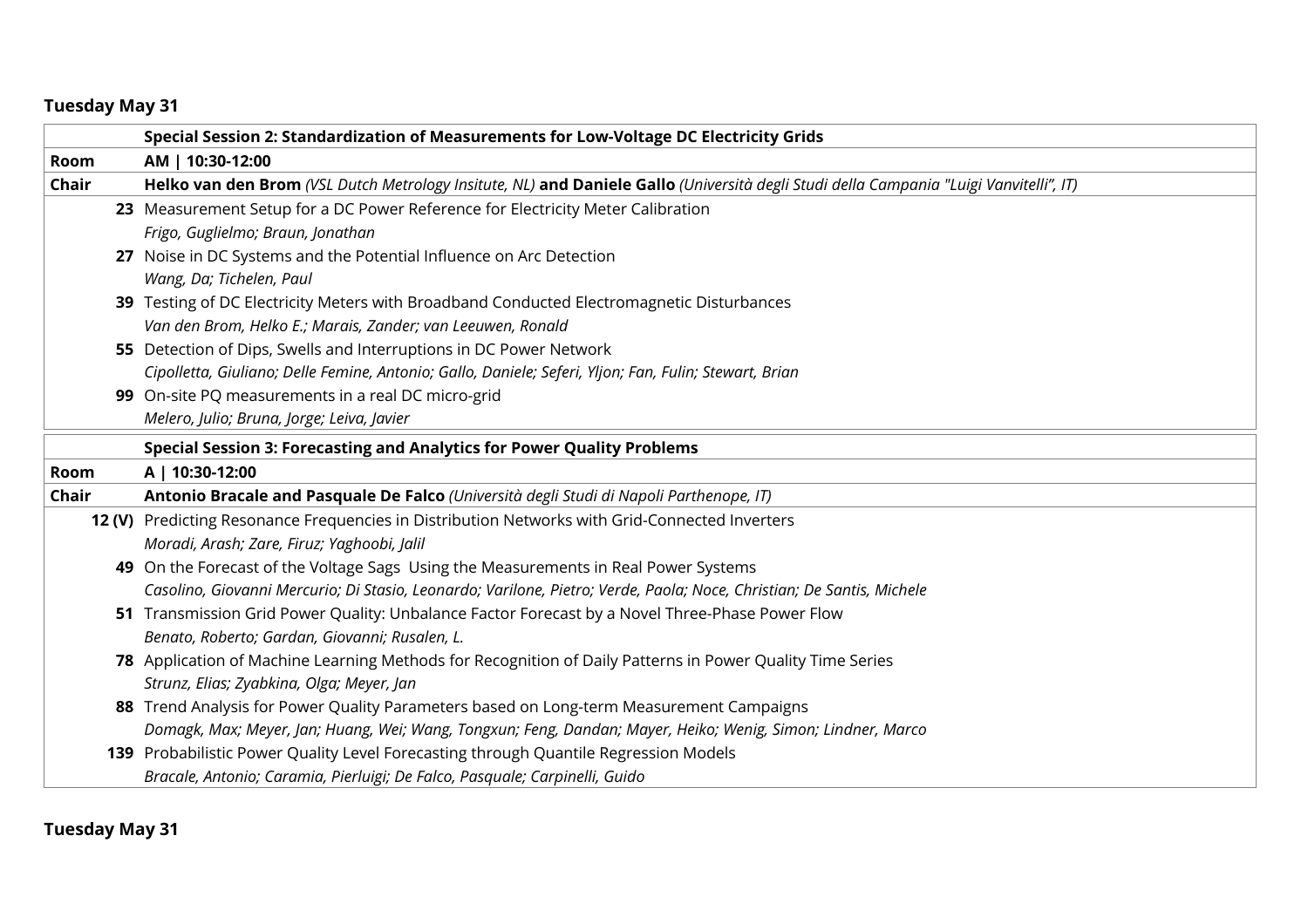|       | <b>Technical Session 6: Electric Vehicles and Storage</b>                                                                                                                                                                                          |
|-------|----------------------------------------------------------------------------------------------------------------------------------------------------------------------------------------------------------------------------------------------------|
| Room  | B   10:30-12:00                                                                                                                                                                                                                                    |
| Chair | Dario Zaninelli (Politecnico di Milano, IT) and Linda Barelli (Università degli Studi di Perugia, IT)                                                                                                                                              |
|       | 52 (V) Power Quality Indicators of Electric Vehicles in Distribution Grid<br>Wang, Xiaoxi; Jafari Kaleybar, Hamed; Brenna, Morris; Zaninelli, Dario                                                                                                |
|       | 131 Impact of Electrical Vehicle Residential Charging Stations on the Quality of the Low Voltage Network Supply<br>Pisano, Giuditta; Pilo, Fabrizio; Ruggeri, Simona; Soma, Gian Giuseppe; Falabretti, Davide; Grillo, Samuele; Gulotta, Francesco |
|       | 87 Observed Harmonic Levels on low voltage grid during EV DC Fast Charging<br>Giri, Manav; Ronnberg, Sarah; Bollen, Math                                                                                                                           |
|       | 126 (V) Assessing the Harmonic and Supraharmonic Impact of Electric Vehicle Charging Facilities<br>Singh, Gaurav; Howe, William                                                                                                                    |
|       | 112 (V) Comparison of harmonic models for a commercial battery energy storage system in charging and discharging mode<br>Abdelsamad, Ahmed S.; Myrzik, Johanna M.A.; Kaufhold, Elias; Meyer, Jan; Schegner, Peter                                  |
|       | 64 On-Site Harmonic, Load Rejection Overvoltage, and Anti-Islanding Scheme Verification of a 20 MW BESS Interconnection to a Distribution Feeder<br>Nassif, Alexandre B; Wheeler, Keaton; Torquato, Ricardo; Freitas, Walmir                       |
|       | <b>Special Meeting with Industries</b>                                                                                                                                                                                                             |
| Room  | AM   12:05-12:30                                                                                                                                                                                                                                   |
| Chair | Mario Pagano (Università degli Studi di Napoli Federico II, IT)                                                                                                                                                                                    |
|       | SS 4: IT4PQ project: Towards normative measurement procedures and tests for characterising Instrument Transformers for PQ measurements                                                                                                             |
| Room  | AM   14:00-15:30                                                                                                                                                                                                                                   |
| Chair | Gabriella Crotti (Istituto Nazionale di Ricerca Metrologica, IT) and Jan Meyer (Technische Universität Dresden, DE)                                                                                                                                |
|       | 79 Impact of external influences on the frequency dependent transfer ratio of resin cast MV voltage instrument transformers<br>Stiegler, Robert; Meyer, Jan                                                                                        |
|       | 82 (V) Reference system for current sensor calibrations at power frequency and for wideband frequencies<br>Chen, Yeying; Dubowik, Alexander; Mohns, Enrico                                                                                         |
|       | 113 Stray Parameter Evaluation of Voltage Transformers for PQ Measurement in MV Applications<br>Giordano, Domenico; Crotti, Gabriella ; Letizia, Palma Sara; Palladini, Daniele                                                                    |
|       | 42 (V) Adaptive Channel Equalization for Frequency Response Correction of Instrument Transformers<br>Resende, Denise Fonseca; Duque, Carlos; Nepomuceno, Erivelton; Lima, Marcelo; Silva, Leandro R. M.                                            |
|       | 17 (V) Combined Effect of Temperature and Humidity on Distorted Currents Measured by Rogowski Coils<br>Costa, Federica; Mingotti, Alessandro; Peretto, Lorenzo; Tinarelli, Roberto                                                                 |
|       | 123 Practical Aspects of Accurate Harmonic Voltage Measurements in Transmission Systems<br>Meyer, Jan; Stiegler, Robert; Konzelmann, Simon; Kilter, Jako                                                                                           |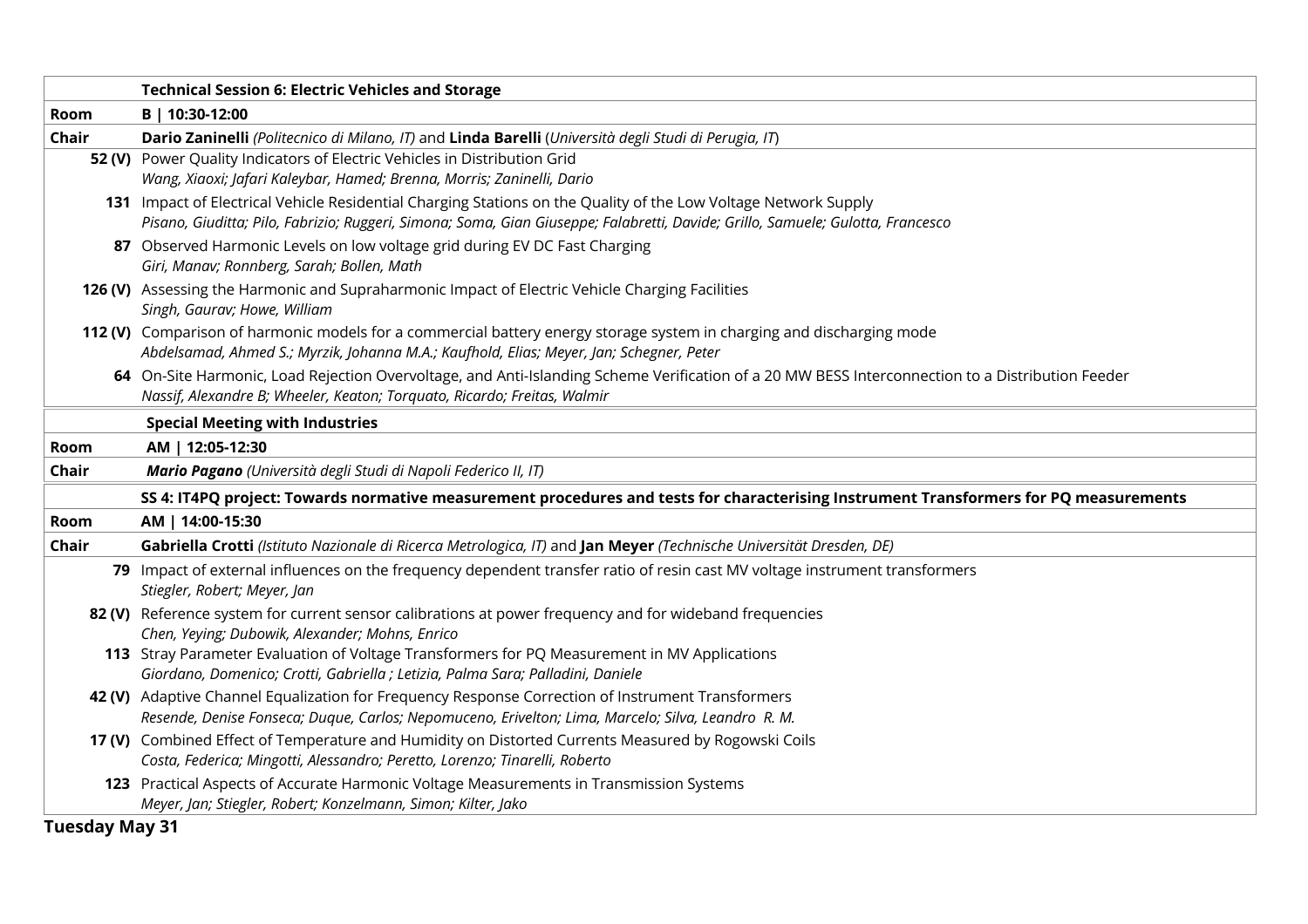|             | <b>Technical Session 7: Transmission System and High Voltage Applications</b>                                                                       |
|-------------|-----------------------------------------------------------------------------------------------------------------------------------------------------|
| Room        | A   14:00-15:30                                                                                                                                     |
| Chair       | Luigi Rubino (University of Campania Luigi Vanvitelli, IT)                                                                                          |
|             | 35 (V) Towards an Impedance-Based Criterion for Efficient Analysis of Resonant Overvoltages in the Swedish Transmission System                      |
|             | Lennerhag, Oscar; Sundberg, Gustav; Rogersten, Robert; Råström, Stefan                                                                              |
|             | Challenges in Application of the Traveling Wave-Based Fault Location Methods Applied to HVDC Systems: Evaluation of Classical One- and Two-Terminal |
|             | 94 (V) Methods                                                                                                                                      |
|             | Cândido Vieira, Júlio César; Fernandes, Damasio; Neves, Washington; Vigolvino Lopes, Felipe                                                         |
|             | 124 Study on the State Feedback Selection and Measurement for the Application of an LQRI Secondary Voltage Regulator to a Transmission System       |
|             | Vicenzutti, Andrea; Marzolla, Fabio; Sulligoi, Giorgio; Giannuzzi, Giorgio Maria; Pisani, Cosimo                                                    |
|             | 143 (V) Impact of Synchronous Compensators on the Robustness in Short-Circuit Conditions of Transmission Systems with High Share of RES             |
|             | Bracale, Antonio; Caramia, Pierluigi; De Falco, Pasquale; Di Mambro, Enrica; Varilone, Pietro; Verde, Paola                                         |
|             | 44 Secant Method Applied to Control of HVDC in the Harmonic Domain                                                                                  |
|             | Ramirez, Yovanny; Ramirez, Abner; Lazaroiu, Christian                                                                                               |
|             | 108 (V) IEEE Power Quality Standards                                                                                                                |
|             | Sabin, Daniel; Norwalk, Matthew; Kittredge, Kevin; Johnston, Steven                                                                                 |
|             | <b>Technical Session 8: Voltage Dips and Interruptions</b>                                                                                          |
| <b>Room</b> | B   14:00-15:30                                                                                                                                     |
| Chair       | Paola Verde (Università degli studi di Cassino e del Lazio Meridionale, IT)                                                                         |
|             | 15 Impact of Voltage Dips Originated in the Transmission Grid on EV Charging Stations                                                               |
|             | Oliveira, Roger; Bollen, Math                                                                                                                       |
|             | 21 (V) Voltage Sag Source Location Methods' Performance during Transient and Steady-state Periods                                                   |
|             | Mohammadi, Younes; Bollen, Math                                                                                                                     |

- **121** Power Quality Data Platform for Analysis and Location of Voltage Dips: a Preliminary Study *Castello, Paolo; Muscas, Carlo; Pegoraro, Paolo Attilio; Sulis, Sara; Rens, Johan; van Zyl, Jacobus*
- **130** Optimal Siting and Sizing of Electrical Energy Storages Accounting for Voltage Dip Economic Regulation *Mottola, Fabio; Proto, Daniela; Varilone, Pietro; Verde, Paola*

## **9 (V)** The Impacts of Voltage Disturbances Due to Faults In the Power Supply System of A Data Center *Ahmed, Kazi Main Uddin; Bollen, Math; Alvarez, Manuel; Letha , Shimi Sudha*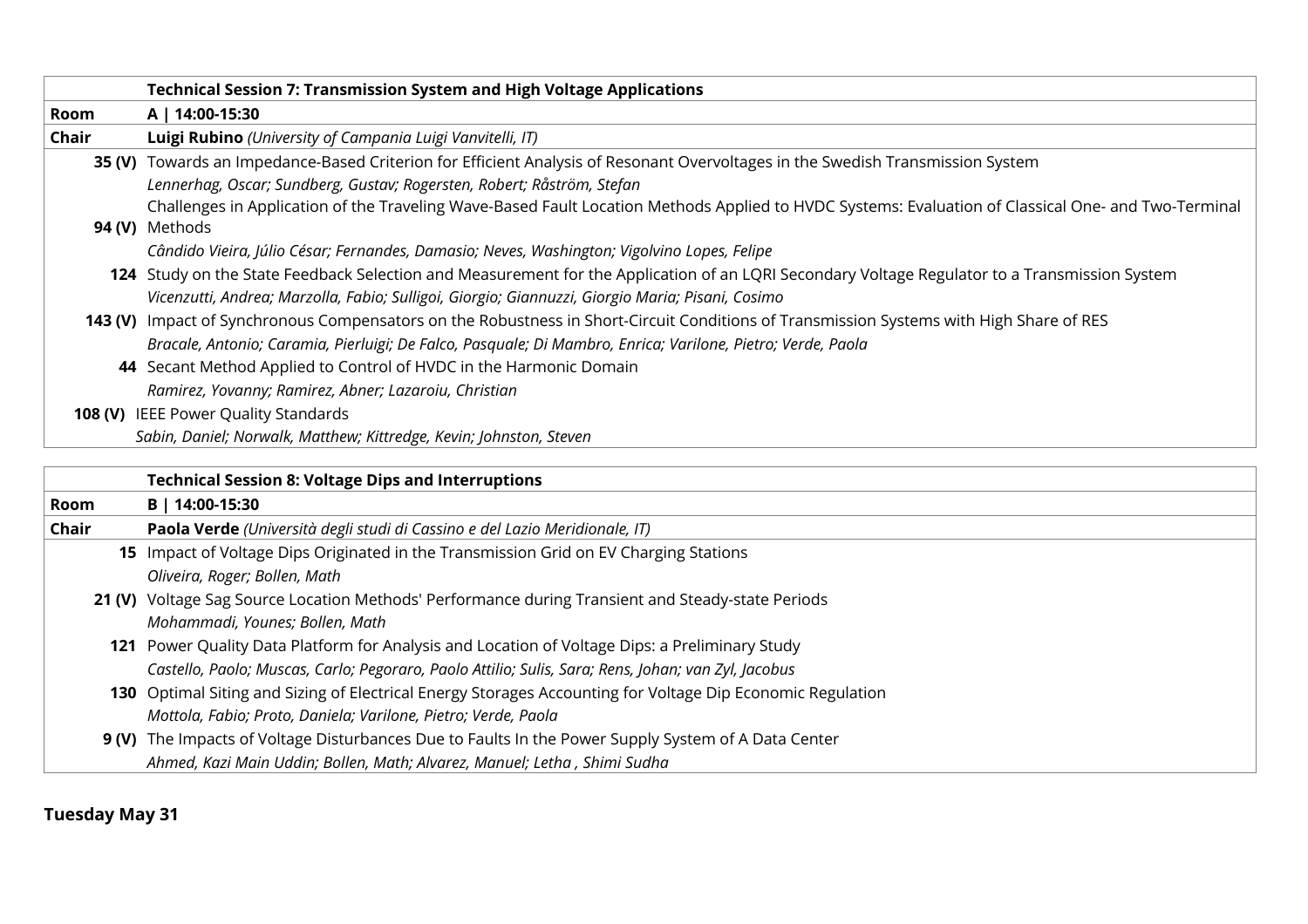|       | Special Session 5: Power Quality Data Analytics: a New World of Applications                                                             |
|-------|------------------------------------------------------------------------------------------------------------------------------------------|
| Room  | AM   16:00-17:30                                                                                                                         |
| Chair | Walmir Freitas (Universidade Estadual de Campinas, BR) and Ricardo Torquato (Universidade Estadual de Campinas, BR)                      |
|       | 7 Synchronized Waveforms - a Frontier of Data-Based Power System and Apparatus Monitoring, Protection and Control                        |
|       | Xu, Wilsun; Huang, Zhenyu; Xie, Xiaorong; Li, Chun                                                                                       |
|       | 31 Practical Methods for Online Monitoring of Harmonic Resonances in DFIG-Based Wind Parks                                               |
|       | Torquato, Ricardo; Argüello, Andrés; Freitas, Walmir                                                                                     |
|       | 70 Evaluation of Metrics to Detect High Impedance Faults Using Real Current Signals                                                      |
|       | Lopes, Gabriela N; Menezes, Thiago; Vieira, Jose M                                                                                       |
|       | 104 Utilization of an Expert System Enhanced with Machine Learning for Automatic Voltage Sag Identification and Analysis                 |
|       | Sabin, Daniel; Peltier, Colton                                                                                                           |
|       | 111 (V) Classification of Scalogram Signatures for Power Quality Disturbances Using Transfer Learning                                    |
|       | Salles, Rafael S.; Almeida, Gabriel; Ribeiro, Paulo                                                                                      |
|       | 145 Identification, Location, and Remediation of Incipient Fault and Failure Conditions Using Waveform Monitoring and Automated Analysis |
|       | Wischkaemper, Jeff; Russell, B. Don; Benner, Carl L.; Manivannan, Karthick                                                               |
|       |                                                                                                                                          |
|       | <b>Technical Session 9: Smart Grids and Microgrids</b>                                                                                   |

|       | Technical Session 9: Smart Grids and Microgrids                                                               |
|-------|---------------------------------------------------------------------------------------------------------------|
| Room  | A   16:00-17:30                                                                                               |
| Chair | Daniela Proto (Università degli Studi di Napoli Federico II, IT)                                              |
|       | 34 Comparison between ring and radial configurations of the University of Trieste campus MV distribution grid |
|       | Chiandone, Massimiliano; Quaia, Stefano; Sulligoi, Giorgio; Vicenzutti, Andrea                                |
|       | 67 (V) Assessment of FACTS devices nonsinusoidality in Smart Grid                                             |
|       | Sosnina, Elena; Bedretdinov, Rustam; Ivanov, Anton                                                            |
|       | 75 A Decision Theory Approach for the Multi-objective Optimal Allocation of Active Filters in Smart Grids     |
|       | Carpinelli, Guido; Mottola, Fabio; Proto, Daniela; Russo, Angela                                              |
|       | 81 Harmonic interaction of LED lamps in islanded microgrids                                                   |
|       | Meinck, Moritz; Blanco-Castaneda, Ana M; Kannan, Shrinath; Meyer, Jan; Pavas, Andres                          |
|       | 106 (V) Application of Photovoltaic Generation for Harmonic Distortion Mitigation in a Microgrid              |
|       | de Barcellos Martins, Daniella; Oleskovicz, Mário; Rodrigues Pereira Jr, Benvindo                             |
|       | 96 Harmonic Distortion in Low Voltage Residential Grids Caused by LED Lamps                                   |
|       | Hernandez, Jairo; Romero, Andrés; Mueller, Sascha; Meyer, Jan                                                 |
|       |                                                                                                               |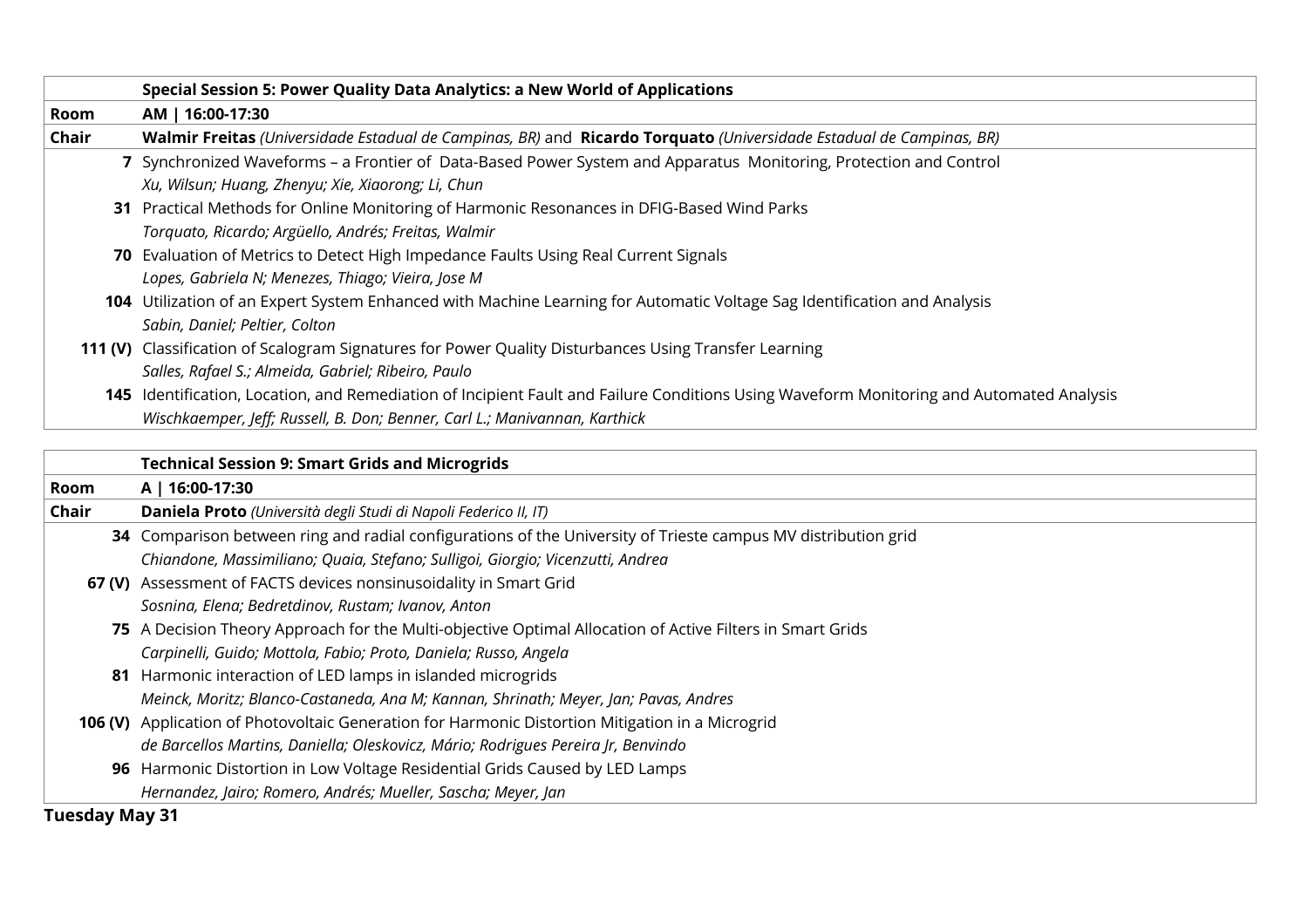|             | <b>Technical Session 10: Harmonic Estimation Techniques</b>                                                                      |
|-------------|----------------------------------------------------------------------------------------------------------------------------------|
| <b>Room</b> | B   16:00-17:30                                                                                                                  |
| Chair       | Sasa Djokic (University of Edinburgh, UK)                                                                                        |
|             | 11 Reexamination of the Active Power Direction Method for Identifying the Sources of Harmonic Distortion                         |
|             | Senderovych, Gennadii; Shcherbakova, Polina; Abramovitz, Alexander                                                               |
|             | 109 Machine Learning Metamodeling of Harmonic Sources in LV Distribution Networks                                                |
|             | Dada, Ansaar; Laboure, Eric; Bensetti, Mohamed; Yang, Xavier; George, Benoit; Caujolle, Mathieu                                  |
|             | 122 Accurate and Fast Parallelized Assessment of Waveform Distortions in Presence of Low- and High-frequency Spectral Components |
|             | Carpinelli, Guido; Bracale, Antonio; Varilone, Pietro; Sikorski, Tomasz; Rezmer, Jacek; Kostyla, Pawel                           |
|             | 26 Analysis of Harmonic Propagation in Power Systems Using Standing Waves                                                        |
|             | Bukh, Bjarne S; Leth Bak, Claus; Faria da Silva, Filipe                                                                          |
|             | 118 (V) GHG Emissions, present energies, future with storage: Highlight for China, USA and Brasil                                |
|             | Santos, Silverio Penin y; Carvalho, Elias Felipe de                                                                              |
|             | 134 Use of Actual and Reference Impedances in Two Harmonic Emission Assessment Methods                                           |
|             | Spelko, Aljaz; Papic, Igor; Iqbal, Zafar; Djokic, Sasa                                                                           |

|                         | Technical Session 11: Virtual Session 1                                                                                                          |
|-------------------------|--------------------------------------------------------------------------------------------------------------------------------------------------|
| <b>Room</b>             | $V$   16:00-17:30                                                                                                                                |
| Chair                   | Carlos Duque (Universidade Federal de Juiz de Fora, BR)                                                                                          |
|                         | 100 (V) The Difficulty to accurately assess the Active Losses due to Harmonics                                                                   |
|                         | Costea, Marian; Leonida, Tudor                                                                                                                   |
|                         | 95 (V) Investigation of harmonic resonance from reactive compensation in hospital electrical installations with magnetic resonance imaging (MRI) |
|                         | Neves Neto, Joao Cardoso; Almeida, Carlos; Delbone, Edval; Starosta, José                                                                        |
|                         | 46 (V) An investigative study of the application of fundamental operations of mathematical morphology in the diagnosis of oscillatory transients |
|                         | Hoffmann, Alessandra; Beuter, Carlos H; Oleskovicz, Mario                                                                                        |
|                         | 60 (V) Harmonic Selection-based Analysis for High Impedance Fault Location Using Stockwell Transform and Random Forest                           |
|                         | Lopes, Gabriela N; S. Menezes, Thiago; Vieira, Jose M.                                                                                           |
|                         | 63 (V) Independent Component Analysis for Distortion Estimation at Different Points of a Network with Multiple Harmonic Sources                  |
|                         | de Oliveira, Mateus M; A. A. Lima, Marcelo ; Silva, Leandro R. M.; A. Duque, Carlos; Ribeiro, Paulo                                              |
|                         | 33 (V) A 3-phase 4-wire Shunt Active Filter with Selectable Harmonic Compensation and an Auto-Calibration Harmonic Algorithm                     |
|                         | Bianchin, Carlos; Oliveira, Cretan; Melo, Priscila F; Schmal, Ricardo; Gati, Victor; Garcia, Flavio; Almeida, Patrick; Maneira, Wiviane          |
| <b>Wednesday June 1</b> |                                                                                                                                                  |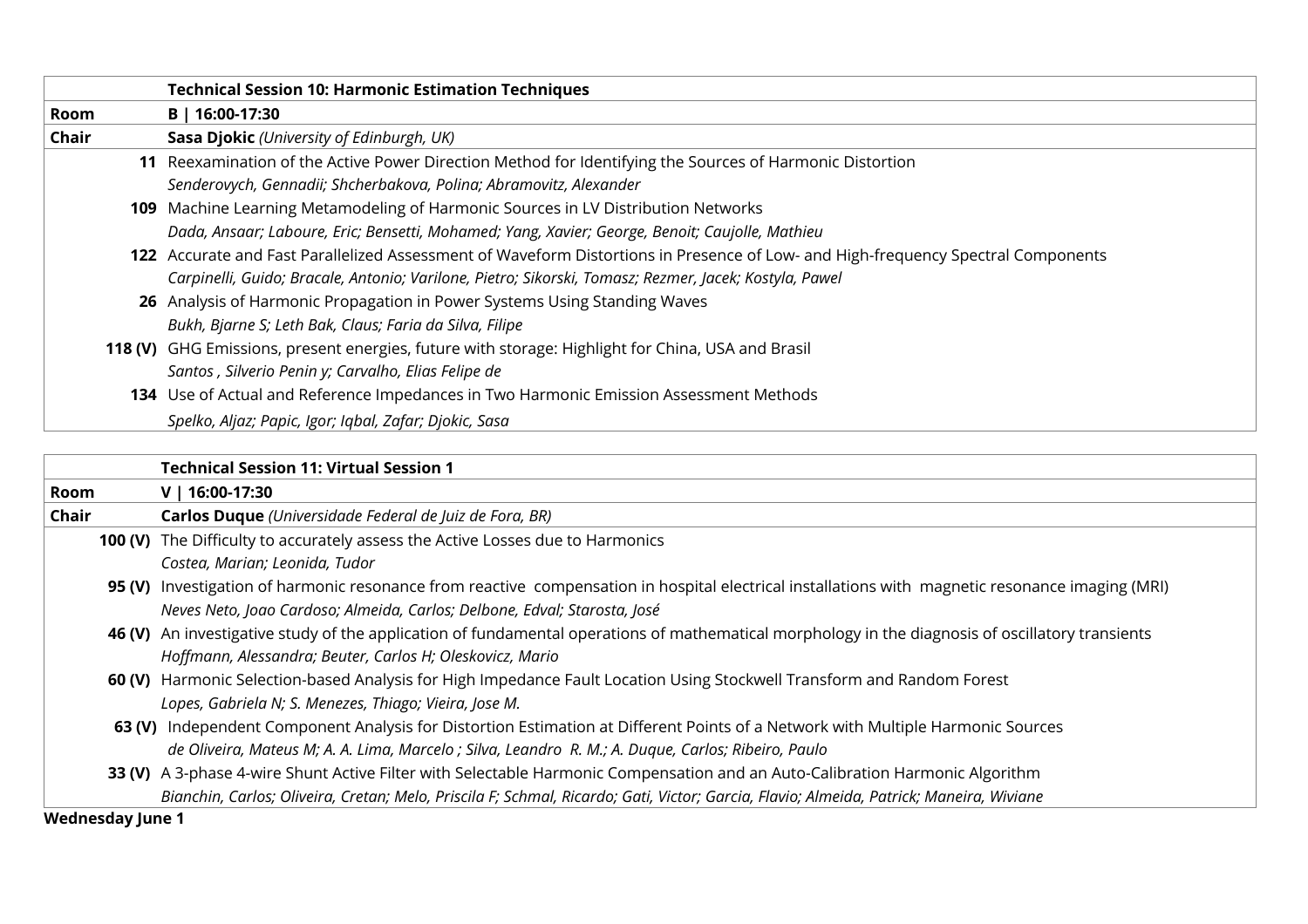|       | Special Session 6: Power Quality Issues in Railway Traction System   Room AM   09:00-10:30                                    |
|-------|-------------------------------------------------------------------------------------------------------------------------------|
| Chair | Philippe Ladoux (Université de Toulouse, FR) and Mauro Carpita (Haute école d'Ingénierie et de Gestion du Canton de Vaud, CH) |
|       | 18 Waveform Distortion Emission Assessment on Pantograph Measurements from Low-Frequency Railway Electrification              |
|       | Salles, Rafael S.; Ronnberg, Sarah; Mariscotti, Andrea                                                                        |
|       | 20 Calculation of the Voltage Unbalance Factor for 25kV-50Hz Railway Substations                                              |
|       | Flumian, Didier DF; Ladoux, Philippe; Sarraute, Emmanuel                                                                      |
|       | 48 Interharmonic Analysis for Static Frequency Converter Station Supplying a Swedish Catenary System                          |
|       | Salles, Rafael S.; Ronnberg, Sarah                                                                                            |
|       | 74 Catenary overvoltage stabilization of DC railway electrical system by integrating EV charging stations                     |
|       | Guo, Baoling; Pouget, Julien ; Bossoney, Luc; Carpita, Mauro; Meier, Thomas; Maye, Jean-Paul                                  |
|       | 125 Voltage Quality of an AC Grid Supplying a Railway Power System with Energy Saving Strategy                                |
|       | Andreotti, Amedeo; Di Pasquale, Antonio; Mottola, Fabio; Proto, Daniela; Pagano, Mario                                        |
|       | 140 (V) Modern Power Quality Improvement Devices Applied to Electric Railway Systems                                          |
|       | Brenna, Morris; Jafari Kaleybar, Hamed; Foiadelli, Federica; Zaninelli, Dario                                                 |

|                                    | Technical Session 12: Renewable Energy Sources 2   Room A   09:00-10:30                                                                                          |
|------------------------------------|------------------------------------------------------------------------------------------------------------------------------------------------------------------|
| Chair                              | Fabio Mottola (Università degli Studi di Napoli Federico II, IT)                                                                                                 |
|                                    | 19 Analysing Waveform Distortion in Wind Power Plants by a Deep Learning-Based Graphical Tool                                                                    |
|                                    | Oliveira, Roger; Salles, Rafael S.; Bollen, Math; de Carlí, Miguel                                                                                               |
|                                    | 36 Power Quality Comparison of Wind Turbines and Oscillating Wave Columns Considering IEC 61000                                                                  |
|                                    | Nagle, Conor; Kelley, James ; Sengor, Ibrahim; Hayes, Barry P.                                                                                                   |
|                                    | 93 (V) Aggregation of multiple inverter-based harmonic sources within a renewable energy generation plant                                                        |
|                                    | David, Jason; Robinson, Duane; Elphick, Sean                                                                                                                     |
|                                    | 102 (V) Cable Effects on Noise Propagation in Distribution Networks with Renewable Sources                                                                       |
|                                    | Wan, Lu; Hamid, Abduselam; Wu, Xinglong; Liu, Xiaokang; Grassi, Flavia; Spadacini, Giordano; Pignari, Sergio; Zanoni, Michele; Chiumeo, Riccardo; Tenti, Liliana |
|                                    | 133 Intelligent Low Voltage Regulator for Solving PV Overvoltages Problems in Power Distribution Systems                                                         |
|                                    | Ghiani, Emilio; Di Gregorio, Rocco                                                                                                                               |
|                                    | 135 Filter and Controller Identification for Stability Analysis of a Grid-Connected 3-Phase PV Inverter                                                          |
|                                    | Iqbal, Zafar; Djokic, Sasa; Meyer, Jan; Mueller, Sascha; Kaufhold, Elias                                                                                         |
|                                    | 142 (V) Impact of urbanization development on power system operation                                                                                             |
|                                    | Balaban, Georgiana; Lazaroiu, Christian; Dumbrava, Virgil; Roscia, Maria Cristina                                                                                |
| المتمدين المتمام والمتمام والمتعال |                                                                                                                                                                  |

**Wednesday June 1**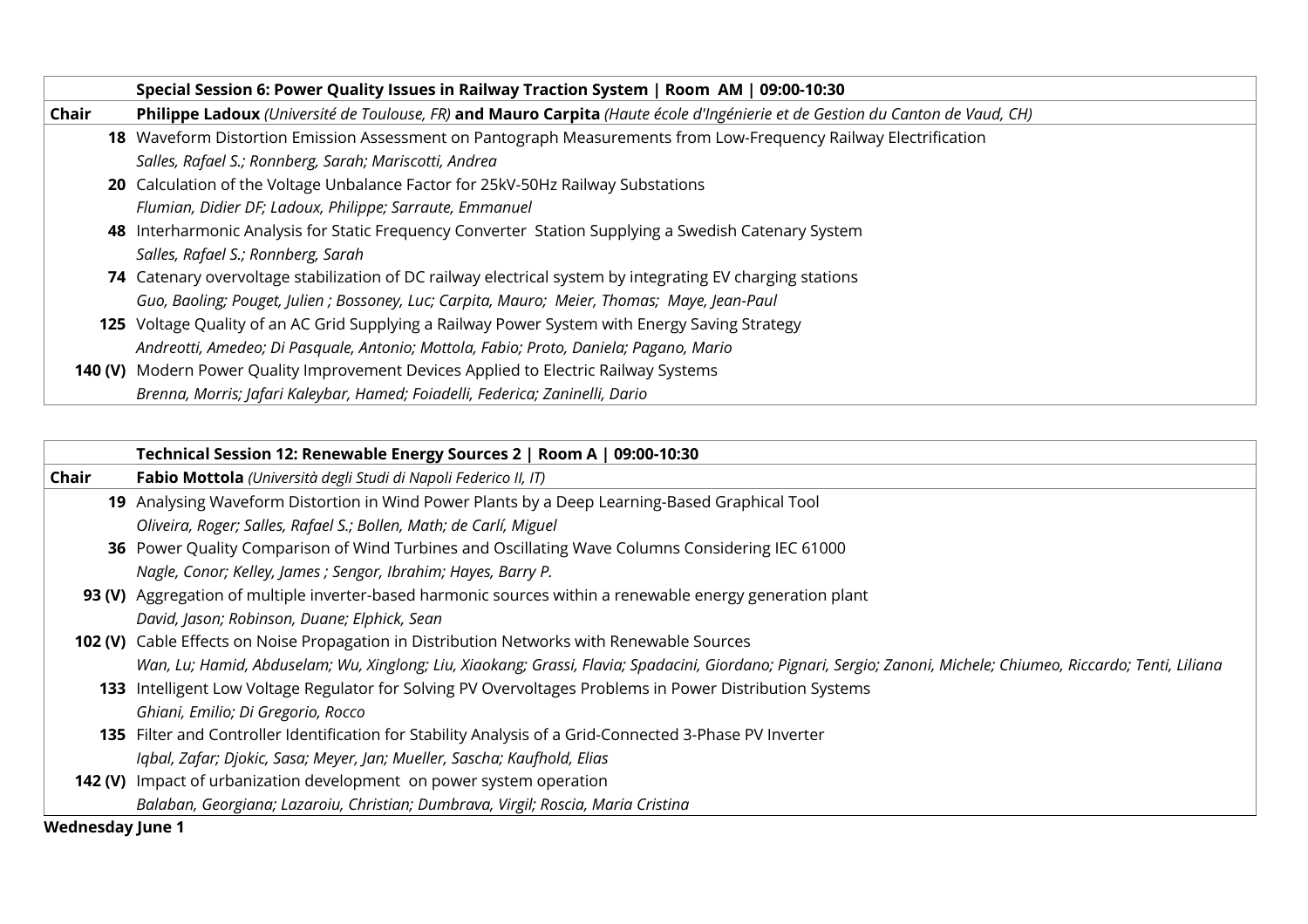| <b>Technical Session 13: Virtual Session 2</b>                                                       |
|------------------------------------------------------------------------------------------------------|
| Room, Chair V   09:00-10:30, Gary Chang (National Chung Cheng University, TW)                        |
| 53 (V) Quantifying the impact of supply frequency adjustments for DER control on consumer appliances |
| Elphick, Sean; Robinson, Duane; Knott, Jonathan; Perera, Sarath; Afandi, Nurul Izzah; Wilmot, Nigel  |
| 80 (V) International survey on voltage harmonic unbalance in low voltage networks                    |
| Yadav, Jayashree Rajaram; Blanco-Castaneda, Ana M; Meyer, Jan; Vasudevan, Krishna                    |
| 86 (V) Development of Harmonics Measurement System for Energy-Saving Lamps- An Educational Platform  |
| Chen, Y. Y.; Chang, Gary; Li, G. Y.; Chen, H. J.; Wu, J. Z.                                          |
| 57 (V) The Piecewise Probabilistic Model for Aggregate Harmonic Load Based on Measured Data          |
| Ma, Hai Xing; Wang, Ying; Xiao, Xian-Yong; Yang, Shuang; Chen, Yong-Tao; Ma, Xing                    |
| 38 (V) An Intelligent Active Power Filter to Mitigate Harmonics and Interharmonics                   |
| Eslami, Ahmadreza; Negnevitsky, Michael; Franklin, Evan; Lyden, Sarah                                |
| 62 (V) A Passivity-based Hybrid Control Strategy for Islanded AC Microgrids                          |
| Yang, Mengling; Wang, Yang; Chen, Song; Xiao, Xianyong                                               |
|                                                                                                      |

### **Special Meeting with Industries**

**Room, Chair AM | 11:05-11:30**, **Pierluigi Caramia** *(Università degli Studi di Napoli Parthenope, IT)*

#### **Technical Session 14: Distortions from Customers' and Suppliers' Side**

**Room, Chair AM | 11:30-13:00, Morris Brenna** *(Politecnico di Milano, IT)*

**110** Utilization of Allocated Harmonic Emission by Customer Installations connected to Low and Medium Voltage Networks

*Pourarab, Morteza; Domianus, Oliver; Meyer, Jan; Naef, Thomas; Rölli, Roger; Ulrich, Max* 

- **54** Applicability of LED lamps classification methods *Gutiérrez Ballesteros, Elena; Ronnberg, Sarah; Gil de Castro, Aurora*
- **144 (V)** A Practical Approach to Mitigate the Harmonic Distorsion in a Microgrid, Case Study

*A. Muresan, O. Fati, L. Czumbil, A. Ceclan, D. I. Jurj, R. Rizzo, D. D. Micu*

**97** Immunity of Mass-market Electrical Appliances to Harmonic Distortion of the Supply Voltage *Khokhlov, Victor; Möller, Friedemann; Meyer, Jan; Schegner, Peter*

## **13 (V)** Including load impedance uncertainity in harmonic impedance seen from a low-voltage customer *Nakhodchi, Naser; Bollen, Math*

**61** Voltage-Current Ratio Difference Method: Recommended for IEEE Standard 1547 to Determine the Customer Harmonic Contribution *Safargholi, Farhad; Malekian Boroujeni, Kia; Santjer, Fritz*

**Wednesday June 1**